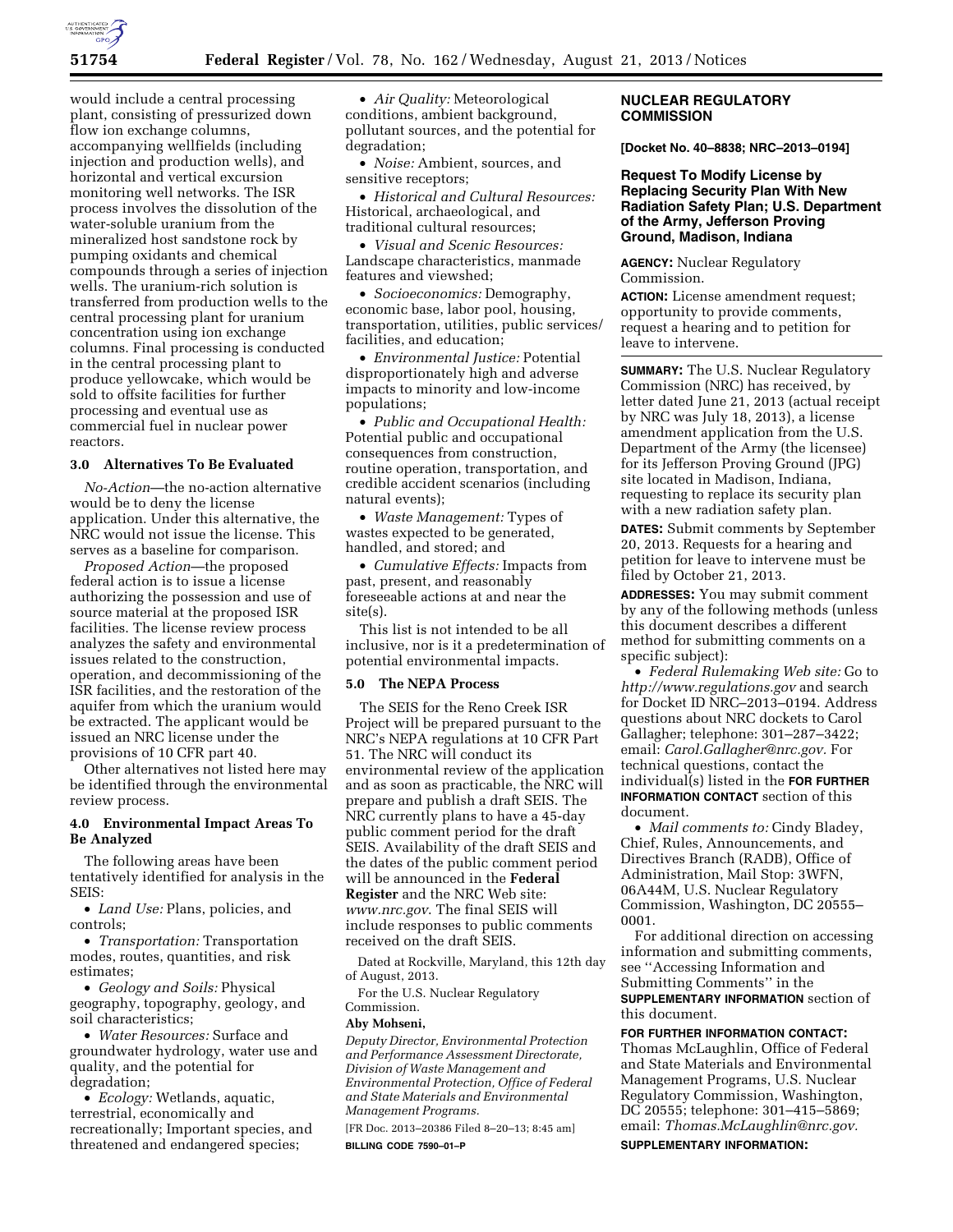## **I. Accessing Information and Submitting Comments**

#### *A. Accessing Information*

Please refer to Docket ID NRC–2013– 0194 when contacting the NRC about the availability of information regarding this document. You may access publicly-available information related to this action by the following methods:

• *Federal Rulemaking Web site:* Go to *<http://www.regulations.gov>* and search for Docket ID NRC–2013–0194.

• *NRC's Agencywide Documents Access and Management System (ADAMS):* You may access publiclyavailable documents online in the NRC Library at *[http://www.nrc.gov/reading](http://www.nrc.gov/reading-rm/adams.html)[rm/adams.html.](http://www.nrc.gov/reading-rm/adams.html)* To begin the search, select ''ADAMS Public Documents'' and then select ''Begin Web-based ADAMS Search.'' For problems with ADAMS, please contact the NRC's Public Document Room (PDR) reference staff at 1–800–397–4209, 301–415–4737, or by email to *[pdr.resource@nrc.gov.](mailto:pdr.resource@nrc.gov)* The ADAMS accession number for each document referenced in this notice (if that document is available in ADAMS) is provided the first time that a document is referenced. The U.S. Department of the Army License Amendment request is available electronically in ADAMS under Accession No. ML13191A824.

• *NRC's PDR:* You may examine and purchase copies of public documents at the NRC's PDR, Room O1–F21, One White Flint North, 11555 Rockville Pike, Rockville, Maryland 20852.

#### *B. Submitting Comments*

Please include Docket ID NRC–2013– 0194 in the subject line of your comment submission, in order to ensure that the NRC is able to make your comment submission available to the public in this docket.

The NRC cautions you not to include identifying or contact information that you do not want to be publicly disclosed in your comment submission. The NRC posts all comment submissions at *[http://](http://www.regulations.gov) [www.regulations.gov](http://www.regulations.gov)* as well as entering the comment submissions into ADAMS. The NRC does not routinely edit comment submissions to remove identifying or contact information.

If you are requesting or aggregating comments from other persons for submission to the NRC, then you should inform those persons not to include identifying or contact information that they do not want to be publicly disclosed in their comment submission. Your request should state that the NRC does not routinely edit comment submissions to remove such information before making the comment submissions available to the public or entering the comment submissions into ADAMS.

# **II. Background**

License No. SUB–1435 authorizes the licensee to possess depleted uranium. The proposed change is to modify License Condition No. 12 D which refers to the security plan of December 10, 2003 (ADAMS Accession No. ML033650261). In the security plan, a management team of Army personnel controls access to JPG. Under the proposed revised radiation plan, which would supersede the 2003 security plan, the access control for JPG would be managed by the Fish and Wildlife Service (ADAMS Accession No. ML13191A824).

An NRC administrative review, documented in a letter to the U.S. Department of the Army dated July 24, 2013 (ADAMS Accession No. ML13204A269), found the application acceptable to begin a technical review. If the NRC approves the amendment, the approval will be documented in an amendment to the NRC License No. SUB–1435. However, before approving the proposed amendment, the NRC will need to make the findings required by the Atomic Energy Act of 1954, as amended, and the NRC's regulations. These findings will be documented in a Safety Evaluation Report and an Environmental Assessment, unless the extension request satisfies the requirements of a categorical exclusion under 10 CFR 51.22.

## **III. Opportunity To Request a Hearing and Petitions for Leave To Intervene**

Within 60 days after the date of publication of this **Federal Register**  notice, any person whose interest may be affected by this proceeding and who wishes to participate as a party in the proceeding must file a written request for a hearing and/or a petition for leave to intervene with respect to the license amendment request. Requirements for hearing requests and petitions for leave to intervene are found in 10 CFR 2.309, ''Hearing requests, petitions to intervene, requirements for standing, and contentions.'' Interested persons should consult 10 CFR 2.309, which is available at the NRC's PDR, Room O1– F21, One White Flint North, 11555 Rockville Pike, Rockville, Maryland 20852 (or call the PDR at 1–800–397– 4209 or 301–415–4737). The NRC's regulations are available online in the NRC Library at *[http://www.nrc.gov/](http://www.nrc.gov/reading-rm/doc-collections/cfr/) [reading-rm/doc-collections/cfr/.](http://www.nrc.gov/reading-rm/doc-collections/cfr/)* 

As required by 10 CFR 2.309, a petition for leave to intervene shall set

forth with particularity the interest of the petitioner in the proceeding and how that interest may be affected by the results of the proceeding. The petition must provide the name, address, and telephone number of the petitioner and specifically explain the reasons why intervention should be permitted with particular reference to the following factors: (1) The nature of the petitioner's right under the Act to be made a party to the proceeding; (2) the nature and extent of the petitioner's property, financial, or other interest in the proceeding; and (3) the possible effect of any order that may be entered in the proceeding on the petitioner's interest.

A petition for leave to intervene must also include a specification of the contentions that the petitioner seeks to have litigated in the hearing. For each contention, the petitioner must provide a specific statement of the issue of law or fact to be raised or controverted, as well as a brief explanation of the basis for the contention. Additionally, the petitioner must demonstrate that the issue raised by each contention is within the scope of the proceeding and is material to the findings the NRC must make to support the granting of a license amendment in response to the application. The petition must also include a concise statement of the alleged facts or expert opinions which support the position of the petitioner and on which the petitioner intends to rely at hearing, together with references to the specific sources and documents on which the petitioner intends to rely. Finally, the petition must provide sufficient information to show that a genuine dispute exists with the applicant on a material issue of law or fact, including references to specific portions of the application for amendment that the petitioner disputes and the supporting reasons for each dispute, or, if the petitioner believes that the application for amendment fails to contain information on a relevant matter as required by law, the identification of each failure and the supporting reasons for the petitioner's belief. Each contention must be one that, if proven, would entitle the petitioner to relief.

Those permitted to intervene become parties to the proceeding, subject to any limitations in the order granting leave to intervene, and have the opportunity to participate fully in the conduct of the hearing with respect to resolution of that person's admitted contentions, including the opportunity to present evidence and to submit a crossexamination plan for cross-examination of witnesses, consistent with the NRC's regulations, policies, and procedures.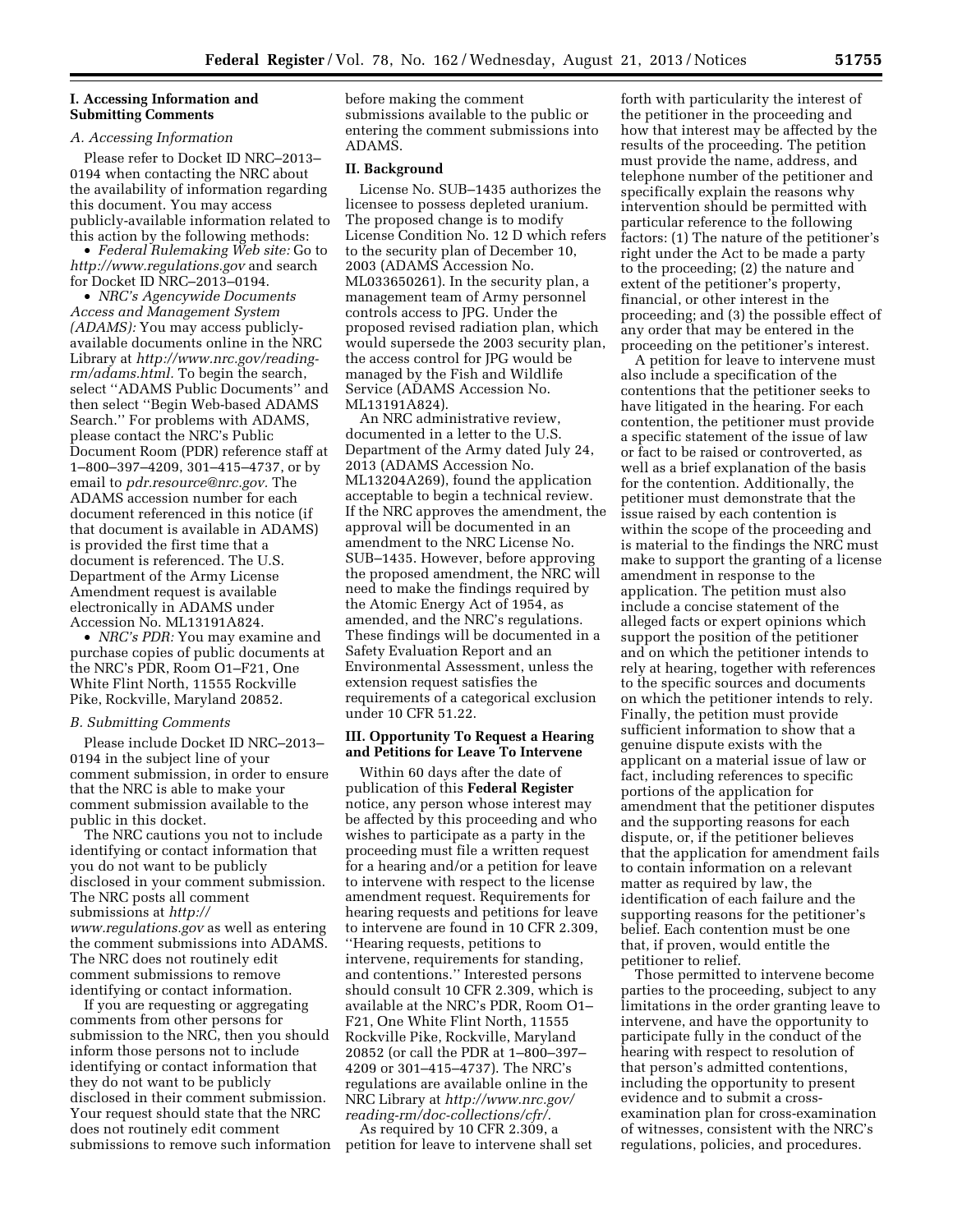The Atomic Safety and Licensing Board will set the time and place for any prehearing conferences and evidentiary hearings, and the appropriate notices will be provided.

Requests for hearing, petitions for leave to intervene, and motions for leave to file new or amended contentions that are filed after October 21, 2013 day deadline will not be entertained absent a determination by the presiding officer that the filing demonstrates good cause by satisfying the three factors in 10 CFR  $2.309(c)(1)(i-[iii)].$ 

A State, local governmental body, Federally-recognized Indian tribe, or agency thereof may submit a petition to the Commission to participate as a party under 10 CFR  $2.309(h)(1)$ . The petition should state the nature and extent of the petitioner's interest in the proceeding. The petition should be submitted to the Commission by October 21, 2013. The petition must be filed in accordance with the filing instructions in Section IV of this document, and should meet the requirements for petitions for leave to intervene set forth in this section, except that under 10 CFR 2.309(h)(2) a State, local governmental body, or Federally-recognized Indian tribe, or agency thereof does not need to address the standing requirements in 10 CFR 2.309(d) if the facility is a production or utilization facility located within its boundaries. A State, local governmental body, Federally-recognized Indian tribe, or agency thereof may also have the opportunity to participate in a hearing as a nonparty pursuant to 10 CFR  $2.315(c)$ .

If a hearing is granted, any person who does not wish, or is not qualified, to become a party to this proceeding may, in the discretion of the presiding officer, be permitted to make a limited appearance under 10 CFR 2.315(a). A person making a limited appearance may make an oral or written statement of position on the issues, but may not otherwise participate in the proceeding. A limited appearance may be made at any session of the hearing or at any prehearing conference, subject to such limits and conditions as may be imposed by the presiding officer. Persons desiring to make a limited appearance are requested to inform the Secretary of the Commission by October 21, 2013.

## **IV. Electronic Submissions (E-Filing)**

All documents filed in NRC adjudicatory proceedings, including a request for hearing, a petition for leave to intervene, any motion or other document filed in the proceeding prior to the submission of a request for hearing or petition to intervene, and

documents filed by interested governmental entities participating under 10 CFR 2.315(c), must be filed in accordance with the NRC E-Filing rule (72 FR 49139; August 28, 2007). The E-Filing process requires participants to submit and serve all adjudicatory documents over the Internet, or in some cases to mail copies on electronic storage media. Participants may not submit paper copies of their filings unless they seek an exemption in accordance with the procedures described below.

To comply with the procedural requirements of E-Filing, at least 10 days prior to the filing deadline, the participant should contact the Office of the Secretary by email at *[hearing.docket@nrc.gov,](mailto:hearing.docket@nrc.gov)* or by telephone at 301–415–1677, to request (1) a digital identification (ID) certificate, which allows the participant (or its counsel or representative) to digitally sign documents and access the E-Submittal server for any proceeding in which it is participating; and (2) advise the Secretary that the participant will be submitting a request or petition for hearing (even in instances in which the participant, or its counsel or representative, already holds an NRCissued digital ID certificate). Based upon this information, the Secretary will establish an electronic docket for the hearing in this proceeding if the Secretary has not already established an electronic docket.

Information about applying for a digital ID certificate is available on the NRC's public Web site at *[http://](http://www.nrc.gov/site-help/e-submittals/apply-certificates.html) [www.nrc.gov/site-help/e-submittals/](http://www.nrc.gov/site-help/e-submittals/apply-certificates.html) [apply-certificates.html.](http://www.nrc.gov/site-help/e-submittals/apply-certificates.html)* System requirements for accessing the E-Submittal server are detailed in the NRC's ''Guidance for Electronic Submission,'' which is available on the agency's public Web site at *[http://](http://www.nrc.gov/site-help/e-submittals.html) [www.nrc.gov/site-help/e](http://www.nrc.gov/site-help/e-submittals.html)[submittals.html.](http://www.nrc.gov/site-help/e-submittals.html)* Participants may attempt to use other software not listed on the Web site, but should note that the NRC's E-Filing system does not support unlisted software, and the NRC Meta System Help Desk will not be able to offer assistance in using unlisted software.

If a participant is electronically submitting a document to the NRC in accordance with the E-Filing rule, the participant must file the document using the NRC's online, Web-based submission form. In order to serve documents through the Electronic Information Exchange System, users will be required to install a Web browser plug-in from the NRC's Web site. Further information on the Webbased submission form, including the installation of the Web browser plug-in, is available on the NRC's public Web site at *[http://www.nrc.gov/site-help/](http://www.nrc.gov/site-help/e-submittals.html) [e-submittals.html.](http://www.nrc.gov/site-help/e-submittals.html)* 

Once a participant has obtained a digital ID certificate and a docket has been created, the participant can then submit a request for hearing or petition for leave to intervene. Submissions should be in Portable Document Format (PDF) in accordance with the NRC guidance available on the NRC's public Web site at *[http://www.nrc.gov/site](http://www.nrc.gov/site-help/e-submittals.html)[help/e-submittals.html.](http://www.nrc.gov/site-help/e-submittals.html)* A filing is considered complete at the time the documents are submitted through the NRC's E-Filing system. To be timely, an electronic filing must be submitted to the E-Filing system no later than 11:59 p.m. Eastern Time on the due date. Upon receipt of a transmission, the E-Filing system time-stamps the document and sends the submitter an email notice confirming receipt of the document. The E-Filing system also distributes an email notice that provides access to the document to the NRC's Office of the General Counsel and any others who have advised the Office of the Secretary that they wish to participate in the proceeding, so that the filer need not serve the documents on those participants separately. Therefore, applicants and other participants (or their counsel or representative) must apply for and receive a digital ID certificate before a hearing request/ petition to intervene is filed so that they can obtain access to the document via the E-Filing system.

A person filing electronically using the agency's adjudicatory E-Filing system may seek assistance by contacting the NRC Meta System Help Desk through the ''Contact Us'' link located on the NRC's Web site at *[http://www.nrc.gov/site-help/e](http://www.nrc.gov/site-help/e-submittals.html)[submittals.html,](http://www.nrc.gov/site-help/e-submittals.html)* by email to *[MSHD.Resource@nrc.gov,](mailto:MSHD.Resource@nrc.gov)* or by a tollfree call at 1–866–672–7640. The NRC Meta System Help Desk is available between 8 a.m. and 8 p.m., Eastern Time, Monday through Friday, excluding government holidays.

Participants who believe that they have a good cause for not submitting documents electronically must file an exemption request, in accordance with 10 CFR 2.302(g), with their initial paper filing requesting authorization to continue to submit documents in paper format. Such filings must be submitted by: (1) First class mail addressed to the Office of the Secretary of the Commission, U.S. Nuclear Regulatory Commission, Washington, DC 20555– 0001, Attention: Rulemaking and Adjudications Staff; or (2) courier, express mail, or expedited delivery